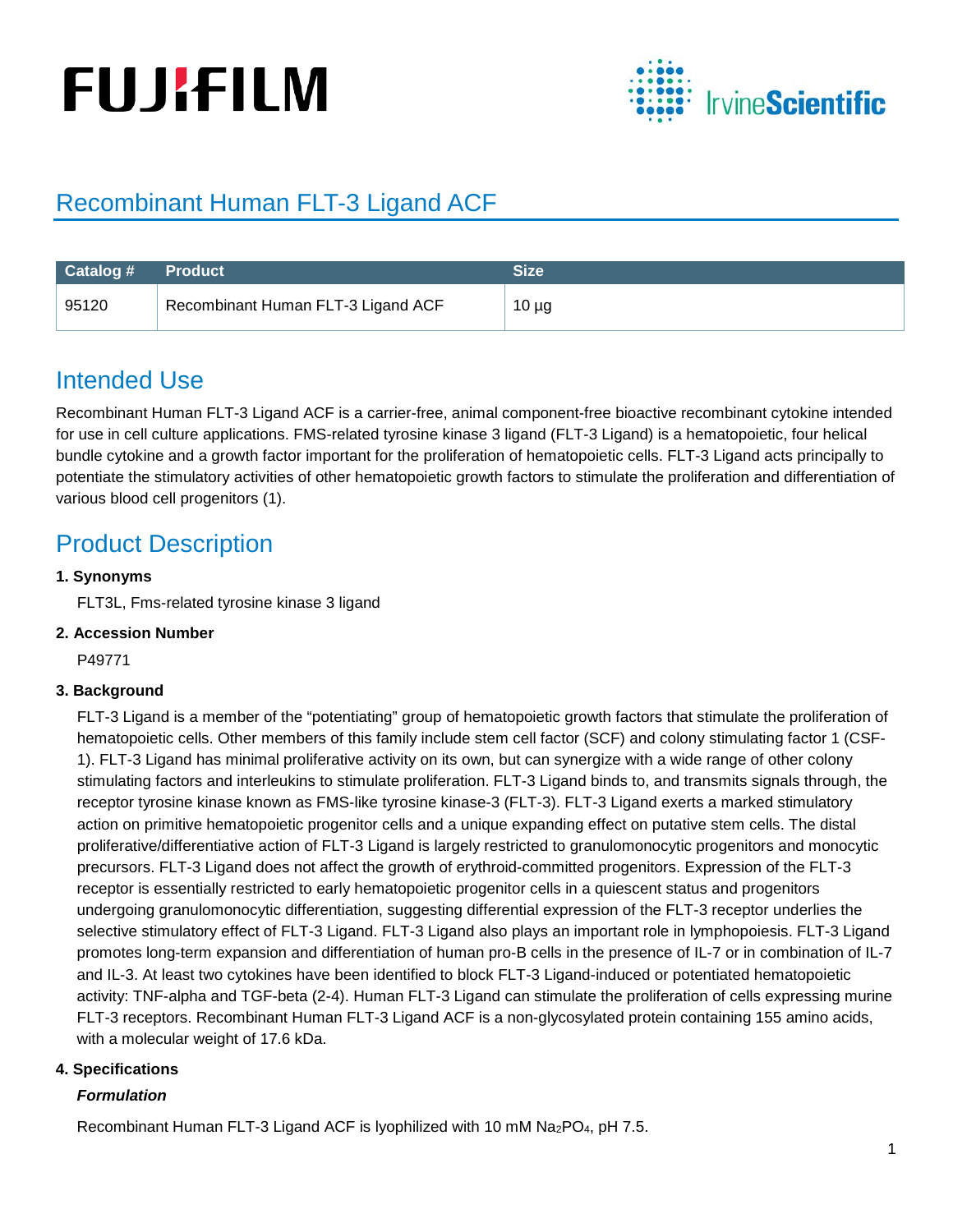# **FUJIFILM**



## *Protein Content and Purity*

≥ 98% determined by HPLC, reducing and non-reducing SDS-PAGE, UV spectroscopy at 280 nm.

#### *Bioactivity*

ED50 is determined by dose-dependent proliferation of OCI-AML5 cells. The ED50 is typically less than 5 ng/mL.

### *Quality and Grade*

Carrier-free. Animal component-free.

## Quality Assurance

All quality control test results are reported on a lot specific Certificate of Analysis which is available upon request.

## **Shipping**

This product is shipped at ambient temperature. Immediately upon receipt, store at the recommended temperature below.

## Storage Instructions and Stability

Upon receipt, store the lyophilized protein at -10°C in a manual defrost freezer for up to 12 months from the date of receipt. Unopened vials are stable for one year from the date of receipt when stored as recommended. Reconstituted material should be apportioned in working volumes and stored at or below -10°C in manual defrost freezer. Reconstituted material is stable for 4-6 weeks when stored at or below -10°C and for 3-12 months at -80°C. Stability can be increased by adding at least 0.1% carrier protein.

## **Precautions**

This product is for research or further manufacturing use only. It is not for use in diagnostic procedures. The safety and efficacy of this product in diagnostic or other clinical procedures has not been established.

# Directions for Use

### **1. Reconstitution**

Centrifuge vial before opening. When reconstituting the product, gently pipet and wash down the sides of the vial to ensure full recovery of the protein into solution. It is recommended to reconstitute the lyophilized product with sterile water at a concentration of 0.1 mg/mL, which can be further diluted into other aqueous solutions.

### **2. Optimum Concentration**

The optimum concentration varies depending on cell type and culture conditions. Working concentration should be determined for each specific application.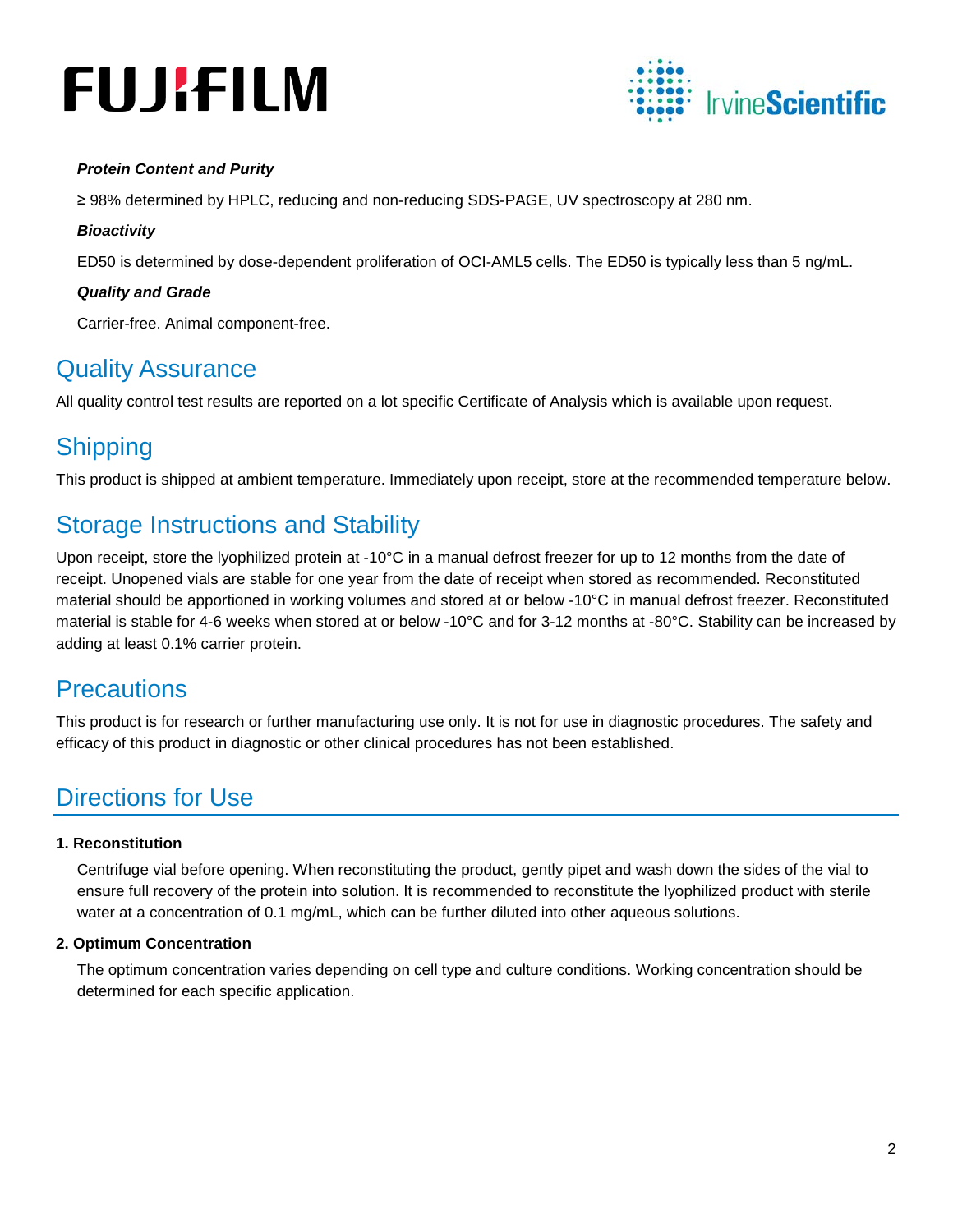## References

- 1. Lyman SD (1995). Biology of flt3 ligand and receptor. Int. J. Hematol. 62(2): 63-73
- 2. Gabbianelli M, Pelosi E, Montesoro E, Valtieri M, Luchetti L, Samoggia P, Vitelli L, Barberi T, Testa U, Lyman S (1995). Multi-level effects of flt3 ligand on human. Hematopoiesis: expansion of putative stem cells and proliferation of granulomonocytic progenitors/monocytic precursors. Blood 86(5): 1661-1670
- 3. Hunte BE, Hudak S, Campbell D, Xu Y, Rennick D (1996). flk2/flt3 ligand is a potent cofactor for the growth of primitive B cell progenitors. J. Immunol. 156(2): 489-496
- 4. Jacobsen SEW, Veiby OP, Myklebust J, Okkenhaug C, Lyman SD (1996). Ability of flt3 ligand to stimulate the in vitro growth of primitive murine hematopoietic progenitors is potently and directly inhibited by transforming growth factor-β and tumor-necrosis factor-α. Blood 87(12): 5016-50264.